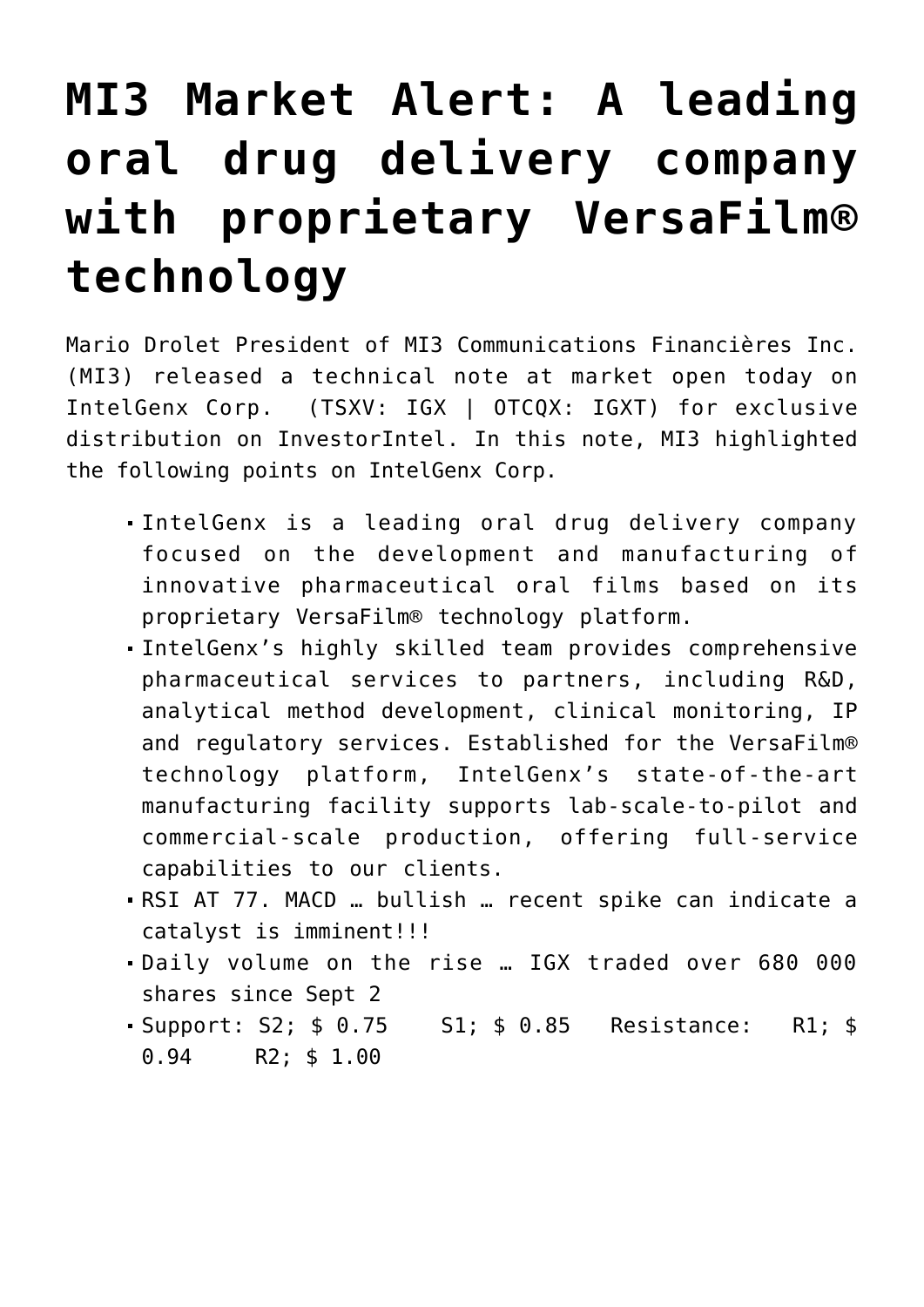

## **About IntelGenx:**

IntelGenx is a leading drug delivery company focused on the development and manufacturing of pharmaceutical films.

IntelGenx's superior film technologies, including VersaFilm<sup>®</sup>' VetaFilm™ and transdermal, allow for next generation pharmaceutical products that address unmet medical needs. IntelGenx's innovative product pipeline offer significant benefits to patients and physicians for many therapeutic conditions.

IntelGenx's highly skilled team provides comprehensive pharmaceuticals services to pharmaceutical partners, including